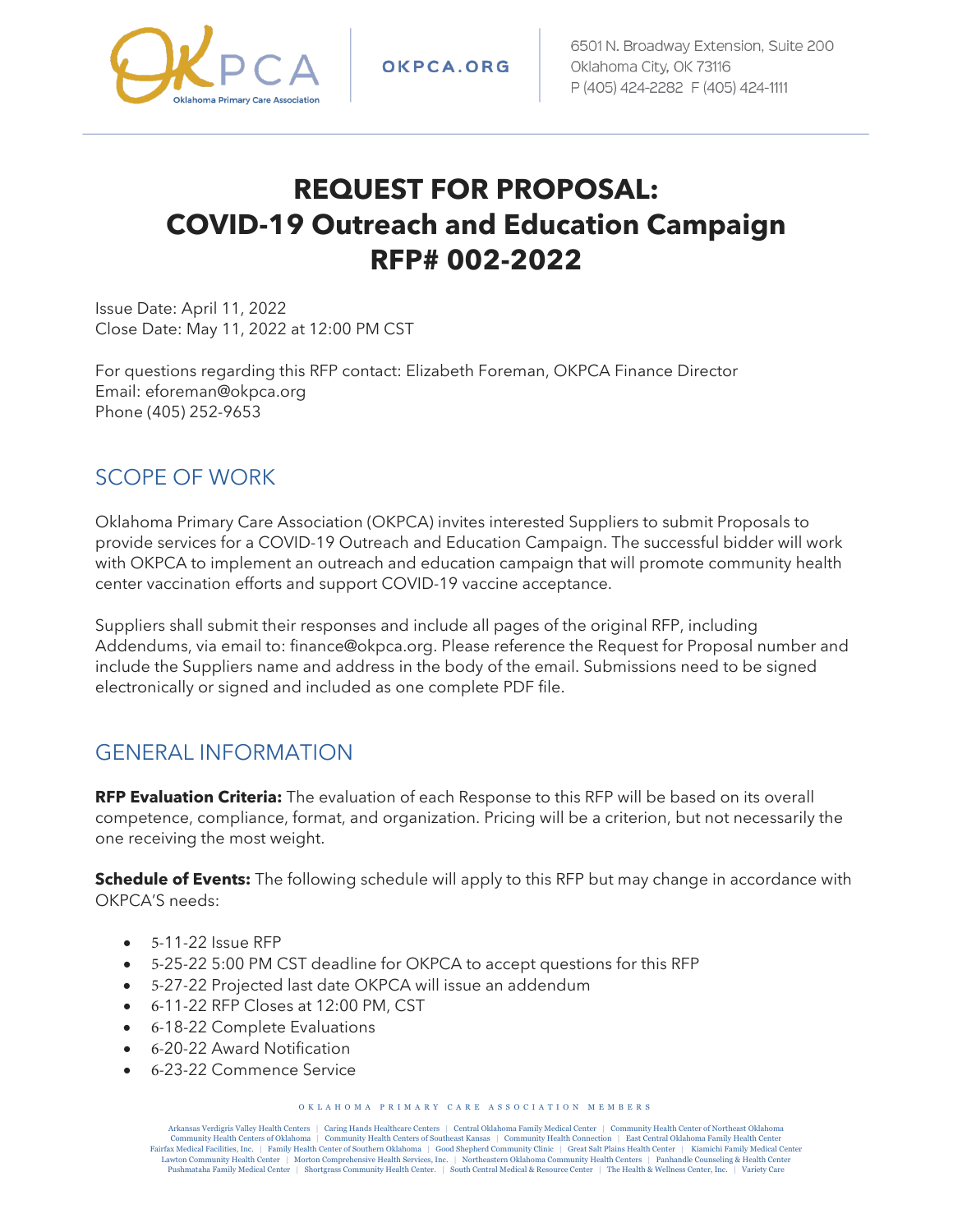**Description of COVID-19 Outreach & Enrollment Campaign:** This campaign will convey information about the safety of the vaccine, its ability to reduce the risk of hospitalization/death, and its essentialness for a return to a more pre-COVID normal. Messaging will also direct its audience on how to connect with a location for a free vaccine. This campaign will be conducted in partnership with at least one traditional or new media organization and will include collaboration with health centers, state agencies, indigenous health organizations, and community-based organizations positioned to reach those most reluctant to vaccinate. We will include partners based on their vested interest in public health, their support for vaccination, and their in-reach/influence with marginalized communities. Health center guidance will inform the direction of the campaign, and technical assistance will be offered before, during, and after the campaign to assess activities and progress.

Print publications are not expected to be a significant component of this outreach campaign, but any publications created or disseminated with U5F funds in support of this outreach and education campaign will follow the guidance specified in the Terms and Conditions for the grant award. Vaccine messaging will target African Americans, Latinos, individuals with limited English proficiencies, and those with hesitance stemming from political perspectives.

The impact of the outreach and education campaign will be assessed through the following outcomes:

- Reach an audience of 300,000 or more Oklahomans with COVID-19 vaccine acceptance information. The number of people reached will be affirmed by the number of social media hits and the estimated number of television audience viewers for a given time slot. Both figures will be tracked by the media company selected to deliver the messaging, and this data will be given to OKPCA and provided in HRSA progress reports as appropriate.
- A 15% increase in the number of COVID-19 vaccines given statewide, as evidenced by reports from the Oklahoma State Immunization Information System (OSIIS) registry.
- A 15% increase in vaccine distribution at OK health centers, as evidenced by reports from OSIIS.

**Contract Format:** The award notice will be a contract in the form of a document package comprising:

- All specifications, terms, conditions, and other particulars addressed by this RFP, whether in its original form or as amended by addenda.
- Each Successful Supplier's Responses, affidavits, certifications, and other information provided hereunder.
- The results of any final negotiations on those matters eligible for negotiation; and
- Any additional agreements and/or stipulations.

**Contract Modification:** No change or modification to a contract resulting from this RFP shall take effect until all parties have agreed in writing to such change or modification.

**Choice of Law and Venue:** The resulting Contract, its validity, and disputes arising under it shall be governed by, construed, and enforced in accordance with the laws of the State of Oklahoma, without regard to its choice of law provisions. The parties agree that any legal action relating to this Contract shall be filed in a court of competent jurisdiction in the State of Oklahoma, to which jurisdiction and venue the parties expressly agree.

**No Obligation to Select Lowest Pricing:** OKPCA is under no obligation whatsoever to select as most responsive the Proposal that demonstrates the lowest pricing.

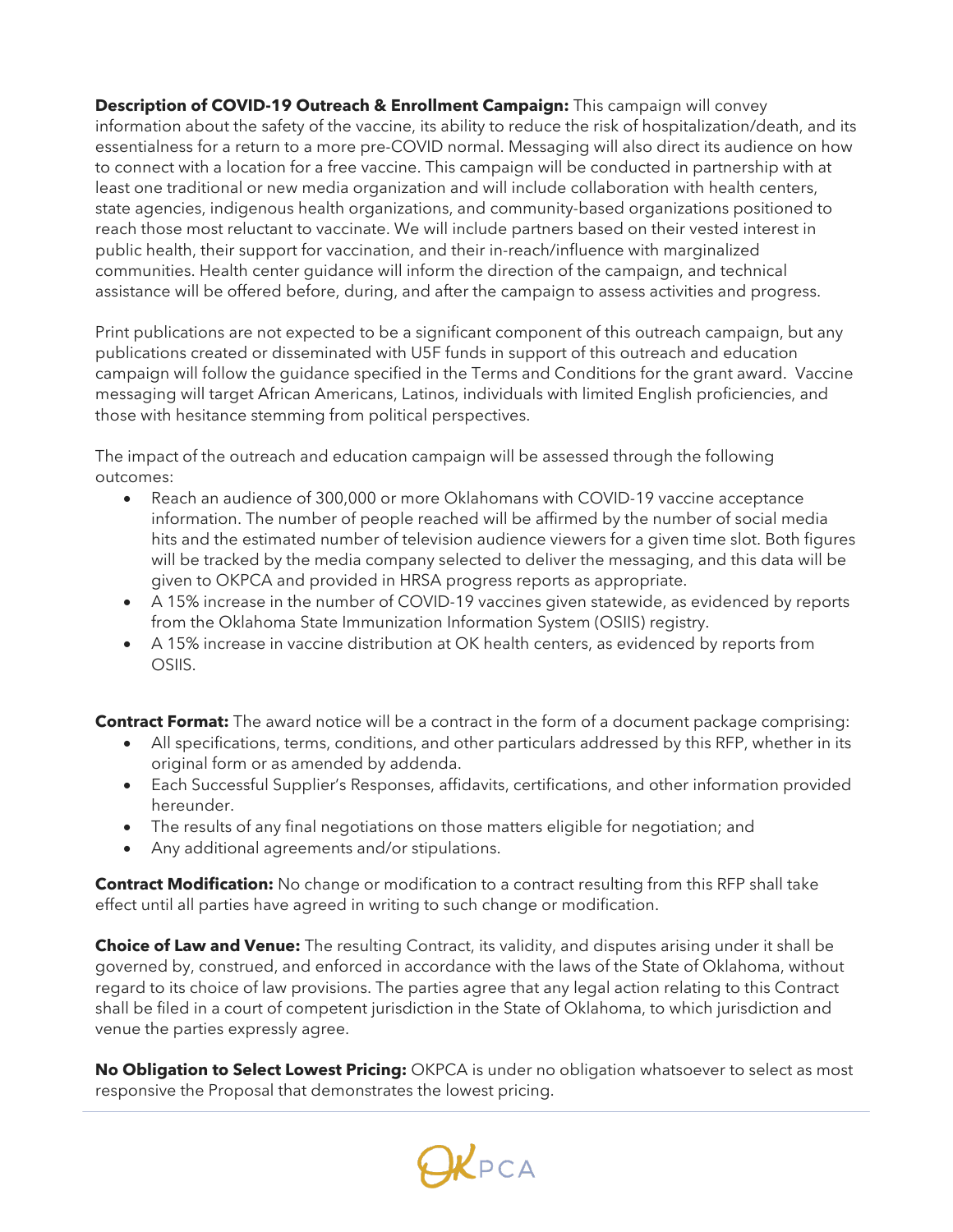## REFERENCES (SUPPLIER COMPLETES)

Please provide the names and phone numbers of five (5) customer references using the products or services specified in the section titled "Detailed Specifications."

| CUSTOMER COMPANY NAME   CONTACT PERSON | <b>TELEPHONE NUMBER</b> |
|----------------------------------------|-------------------------|
|                                        |                         |
|                                        |                         |
|                                        |                         |
|                                        |                         |
|                                        |                         |

## EEO CERTIFICATE OF COMPLIANCE - CONTRACTS OVER \$10,000

**Explanation:** This certificate is required under Executive Order 11246 (as amended). In entering into any resulting contract over \$10,000, the Supplier agrees to comply with the Equal Employment Opportunity requirements stipulated in Executive Order 11246 as amended by Executive Order 11375 and 11141 and as supplemented in Department of Labor regulations (41 CFR Part 60-1.4(a), 60-300.5(a) and 60-741.5(a) et. seq.). Action. Please ensure it is duly completed and correctly executed by an authorized officer of your company.

**Equal Opportunity Clause:** During the performance of this/these contract(s) the contractor agrees as follows: The contractor will not discriminate against any employee or applicant for employment because of race, sex, color, religion, sex, or national origin. The contractor will take affirmative action to ensure that applicants are employed, and employees are treated during employment, without regard to their race, sex, religion, color, national origin, political beliefs, or veteran's status. Such action shall include, but not be limited to the following: Employment, upgrading, demotion or transfer; recruitment or recruitment advertising; lay-off or termination; rates of pay or other forms of compensation; and selection for training, including apprenticeship. The contractor agrees to post in conspicuous places, available to employees and applicants for employment, notices to be provided by the contracting officer setting forth the provisions of this nondiscrimination clause. The contractor will, in all solicitations or advertisements for employees placed by or on behalf of the contractor, stated that all qualified applicants will receive consideration for employment without regard to race, sex, religion, color, national origin, political beliefs, or veteran's status. The contractor will send to each labor union or representative of workers with which he has a collective bargaining agreement or other contract or understanding, a notice to be provided by the agency contracting officer, advising the labor union or workers' representative of the contractor's commitments under Section 202 of Executive Order 11246 of September 24, 1965, and shall post copies of the notice in conspicuous places available to employees and applicants for employment.

The contractor will comply with all provisions of Executive Order 11246 of September 24, 1965 and of the rules, regulations and relevant orders of the Secretary of Labor. The contractor will furnish all information and reports required by Executive Order 11246 of September 24, 1965, and by the rules, regulations, and orders of the Secretary of Labor, or pursuant thereto, and will permit access to his books, records, and accounts by the contracting agency and the Secretary of Labor for purposes of investigation to ascertain compliance with such rules, regulations and orders.

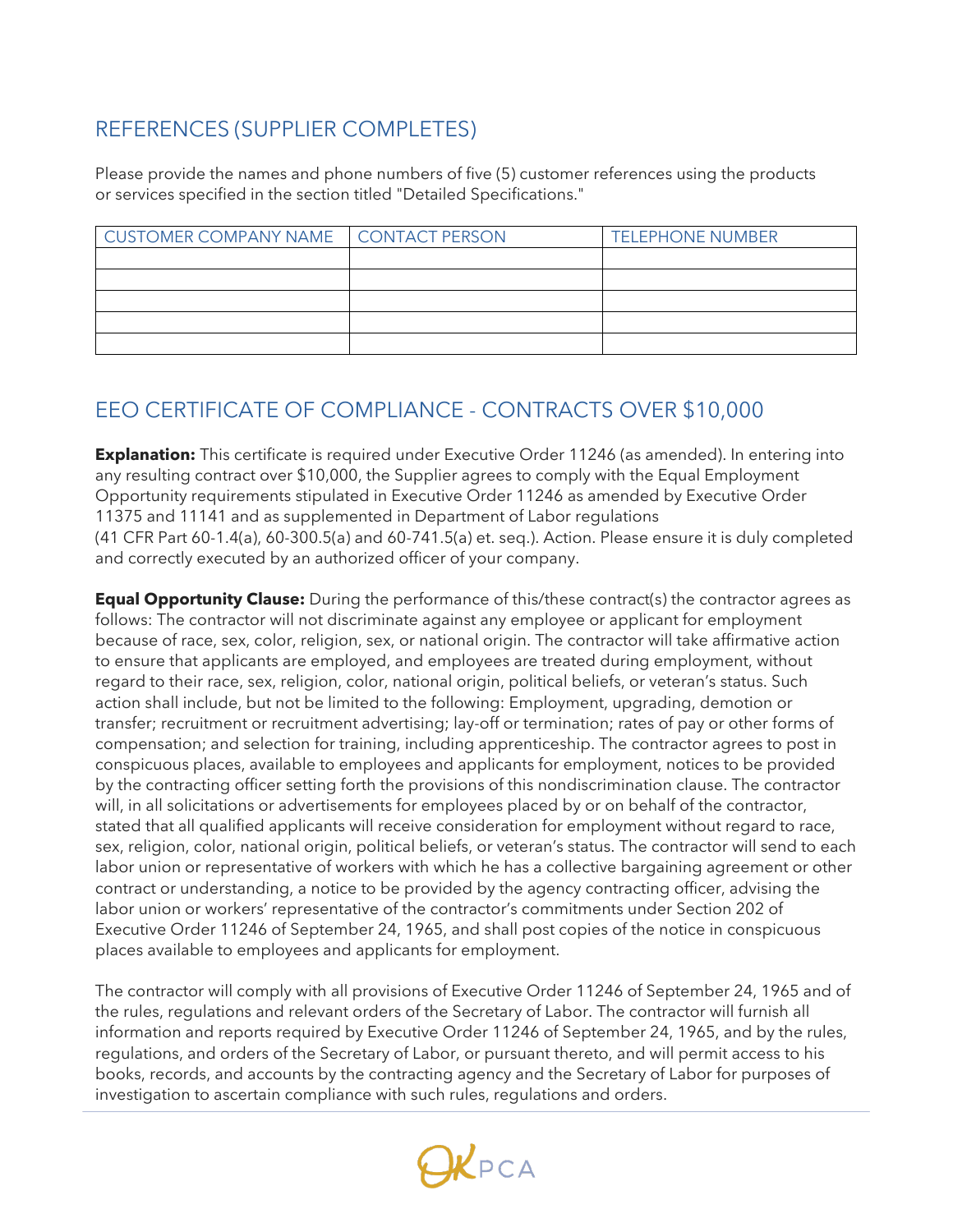In the event of the contractor's noncompliance with the nondiscrimination clauses of this contract or with any of such rules, regulations, or orders, this contract may be canceled, terminated or suspended in whole or part and the contractor may be declared ineligible for further government contracts in accordance with procedures authorized in Executive Order 11246 of September 24, 1965, and such other sanctions may be imposed and remedies invoked as provided in Executive Order 11246 of September 24, 1965, or by rule, regulation, or order of the Secretary of Labor, or as otherwise provided by law. The contractor will include the provisions of Paragraphs A through G in every subcontract or purchase order unless exempted by rules, regulations, or orders of the Secretary of Labor issued pursuant to Section 204 of Executive Order 11246 of September 24, 1965, so that such provisions will be binding upon each subcontractor or Supplier.

The contractor will take such action with respect to any subcontract or purchase order as may be directed by the Secretary of Labor as a means of enforcing such provisions including sanctions for noncompliance: Provided, however, that in the event the contractor becomes involved in, or is threatened with, litigation with a subcontractor or Supplier as a result of such direction, the contractor may request the United States to enter such litigation to protect the interests of the United States.

Certification of Non-segregated Facilities: By the submission of this bid and/or acceptance of purchase order(s) during the above period, the bidder, offerer, applicant, or subcontractor certifies that he does not maintain or provide for his employees any segregated facilities at any of his establishments, and that he does not permit his employees to perform their services at any location, under his control, where segregated facilities are maintained. He certifies further that he will not maintain or provide for his employees any segregated facilities at any of his establishments, and that he will not permit his employees to perform their services at any location, under his control, where segregated facilities are maintained. The bidder, offerer, applicant, or subcontractor agrees that a breach of this certification is a violation of the equal opportunity clause in this contract. As used in this certification, the term "segregated facilities" means any waiting rooms, work areas, rest rooms and wash rooms, restaurants and other eating areas, time clocks, locker rooms and other storage or dressing areas, parking lots, drinking fountains, recreation or entertainment areas, transportation, and housing facilities provided for employees which are segregated by explicit directive or are in fact segregated on the basis of race, sex, religion, color, national origin, political beliefs, or veteran's status, because of habit, local custom, or otherwise. He further agrees that (except where he has obtained identical certifications from proposed subcontractors for specific time periods) he will obtain identical certifications from proposed subcontractors prior to the award of subcontracts exceeding \$10,000 which are not exempt from the provisions of the equal opportunity clause; that he will retain such certifications in his files; and that he will forward the following notice to such proposed subcontractors (except where the proposed subcontractors have submitted identical certifications for specific time periods).

Disabled Veteran and Vietnam Era Veteran Affirmative Action Program Requirements: In entering into any contract which exceeds \$10,000, the bidder agrees to comply with Disabled Veteran and Vietnam Era Veteran Affirmative Action Program Requirements as stipulated in Public Law 93-508 and all amendments thereto. Failure to comply with the requirements of Public Law 93-508, Title 41, CFR60- 250 and Title 41, CFR60-741 and all amendments thereto shall be deemed a material breach of this agreement and shall subject this contract to cancellation and rescission at the option of the University of Oklahoma. Copies of the applicable portions of this law are available from the University of Oklahoma Purchasing Office if required. These provisions must be included in any subcontracts awarded involving this bid.